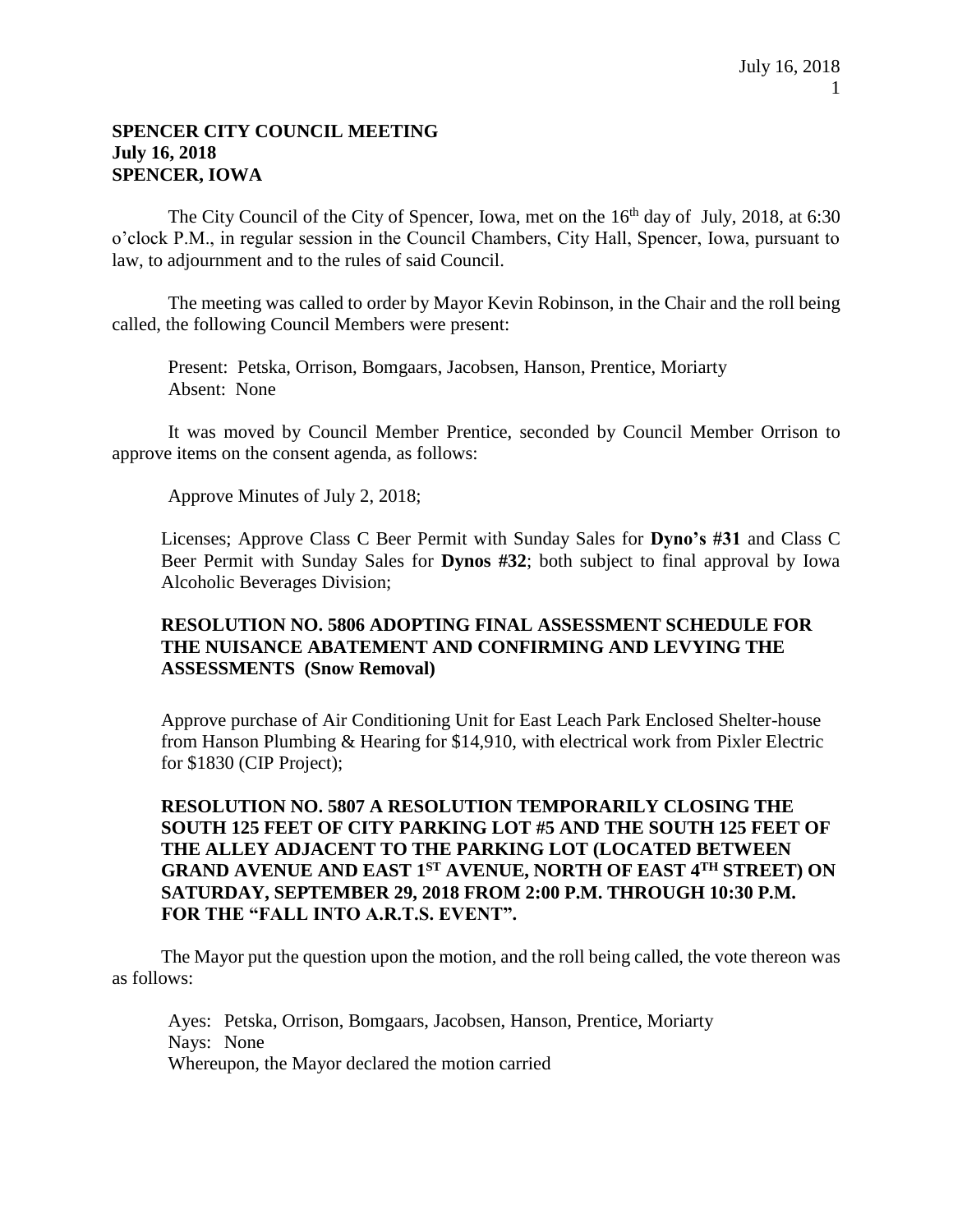The Mayor announced that this was the time and place set for a Public Hearing on Proposed Plans, Specifications, Form of Contract and Estimate of Cost of 2018 East 4<sup>th</sup> Street Utility Extension Project;

The Mayor declared the Public Hearing Open.

Written Comments Against:

None

Oral Comments Against:

None

Written Comments in Favor:

None

Oral Comments in Favor:

None

The Mayor declared the Public Hearing Closed.

Council Member Hanson introduced and caused to be read the following resolution, and moved its adoption, seconded by Council Member Bomgaars; and after due consideration, thereof by the Council, the Mayor, put the question upon the motion, and the roll being called, the following named Council Members voted:

AYES: Petska, Orrison, Bomgaars, Jacobsen, Hanson, Prentice, Moriarty NAYS: None

Whereupon, the Mayor declared the motion duly carried and said Resolution adopted, as follows:

# **RESOLUTION NO. 5808 FINALLY APPROVING AND CONFIRMING PLANS, SPECIFICATIONS AND FORM OF CONTRACT FOR 2018 EAST 4TH STREET UTILITY EXTENSION PROJECT;**

It was moved by Council Member Orrison, seconded by Council Member Moriarty to table action on awarding contract for 2018 East 4<sup>th</sup> Street Utility Extension. The motion was declared carried when all Council Members present voted aye on voice call vote.

Council Member Hanson introduced and caused to be read the following resolution, and moved its adoption, seconded by Council Member Jacobson; and after due consideration, thereof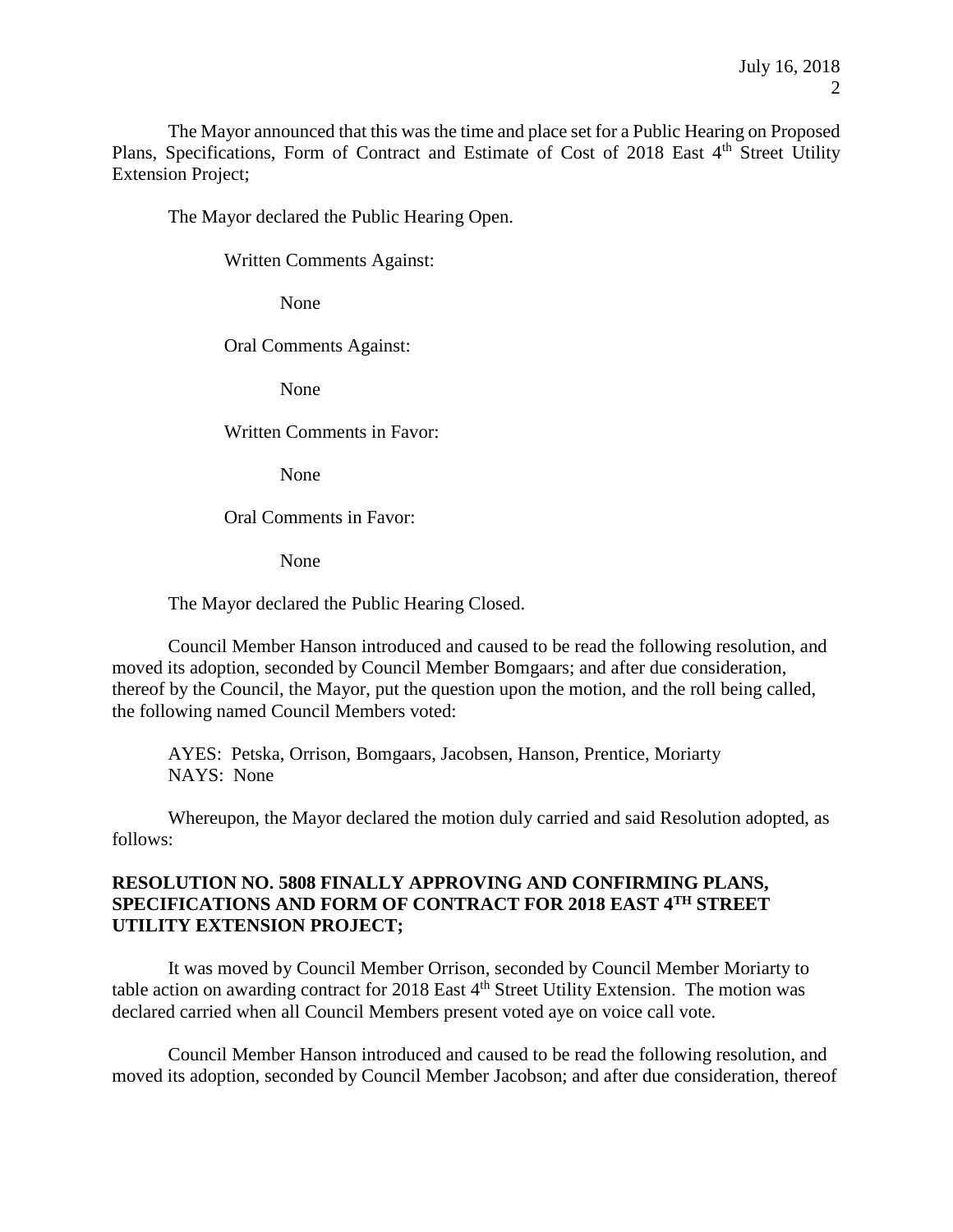by the Council, the Mayor, put the question upon the motion, and the roll being called, the following named Council Members voted:

AYES: Petska, Orrison, Bomgaars, Jacobsen, Hanson, Prentice, Moriarty NAYS: None

Thereupon, the resolution was declared adopted, as follows:

#### **RESOLUTION NO. 5810 A RESOLUTION OF THE CITY OF SPENCER, IOWA, AUTHORIZING THE ACCEPTANCE OF BIDS FROM CONTRACTORS FOR PROPERTY "17-HSG-018-A" AND "17-HSG-018-B" AS PART OF THE SPENCER OWNER-OCCUPIED HOUSING REHABILITATION PROGRAM.**

It was moved by Council Member Orrison, seconded by Council Member Prentice to Approve removal and disposal of Nuisance at 810 E. 11<sup>th</sup> Street, per Spencer Code Section 4-1-9. The motion was declared carried when all Council Members present voted aye on voice call vote.

It was moved by Council Member Hanson, seconded by Council Member Moriarty to Approve removal and disposal of Nuisance at 702 6<sup>th</sup> Avenue West, per Spencer Code Section 4-1-9. The motion was declared carried when all Council Members present voted aye on voice call vote.

It was moved by Council Member Jacobsen, seconded by Council Member Petska to Approve 2018 East 4<sup>th</sup> Street Utility Extension Project Water Line Reimbursement Agreement with Spencer Municipal Utilities. The motion was declared carried when all Council Members present voted aye on voice call vote.

It was moved by Council Member Petska, seconded by Council Member Orrison to Approve Purchases for EMS Park Recycling and Trash Receptacles and Pet Waste Station Project, as follows. Receptacle Sets from Belson Outdoors for \$27,991.22; Recycling center materials from Menards for \$986.28; Recycling Center Signage from S&S Graphics for \$1,800.00; Pet Stations from Dog Waste Depot for \$4,799.76. The motion was declared carried when all Council Members present voted aye on voice call vote.

It was moved by Council Member Orrison, seconded by Council Member Bomgaars to Approve Professional Services Agreement with Toyer Strategic Consulting for \$24,317.08. The motion was declared carried when all Council Members present voted aye on voice call vote.

It was moved by Council Member Orrison, seconded by Council Member Moriarty to table action on Downtown Cultural Facility Proposal with McClure Engineering Company for \$38,000. The motion was declared carried when all Council Members present voted aye on voice call vote.

Council Member Moriarty introduced and caused to be read the following resolution, and moved its adoption, seconded by Council Member Petska; and after due consideration, thereof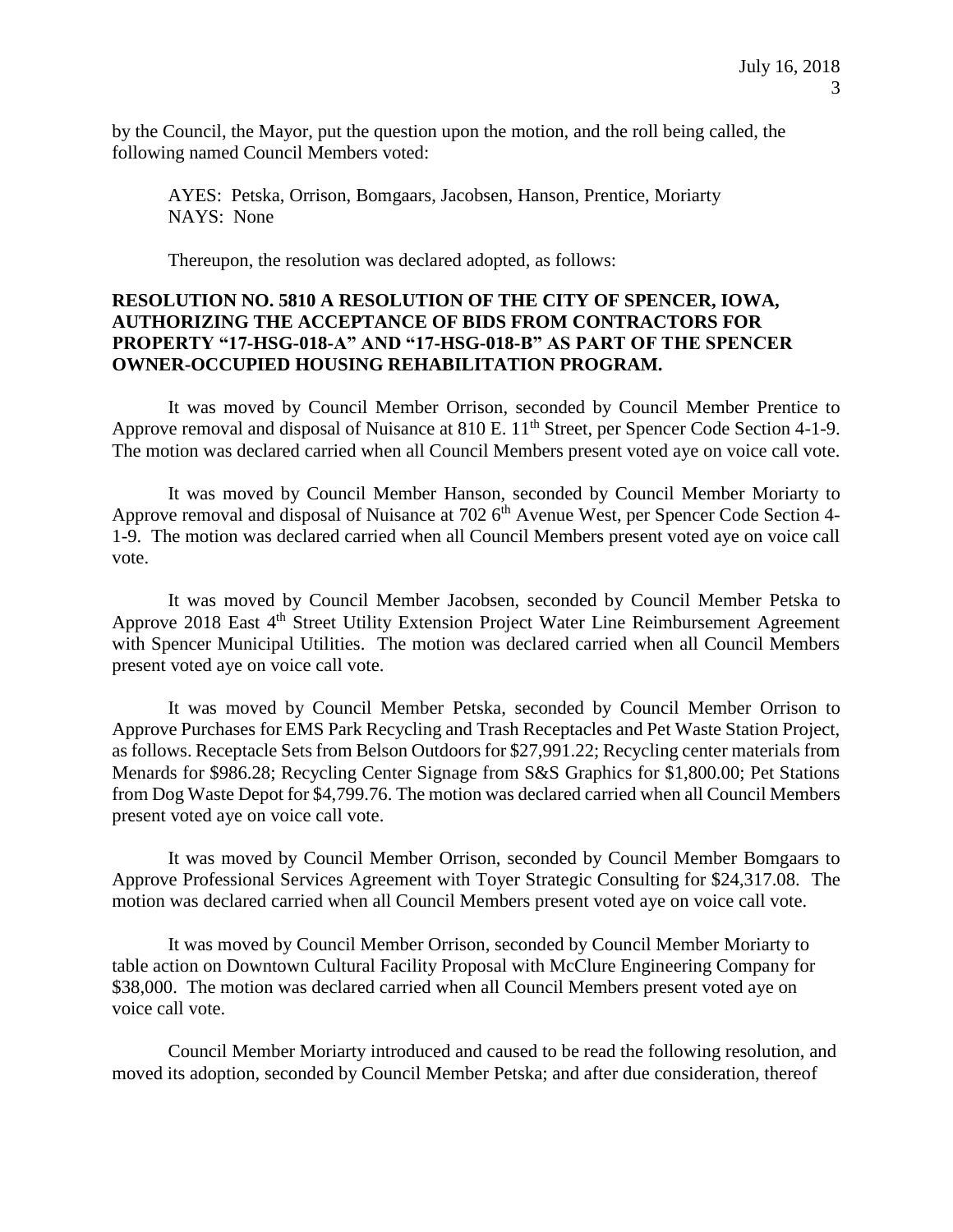by the Council, the Mayor, put the question upon the motion, and the roll being called, the following named Council Members voted:

AYES: Petska, Orrison, Bomgaars, Jacobsen, Hanson, Prentice, Moriarty NAYS: None

Thereupon, the resolution was declared adopted, as follows:

# **RESOLUTION NO. 5811 RESOLUTION APPROVING A CONTRACT AND PERFORMANCE AND/OR PAYMENT BOND FOR THE IOWA GREAT LAKES TRAIL PROJECT, PHASE II (Howrey Construction for \$1,692,190.75)**

The City Council took up the proposed 2018 18th Avenue West Storm Sewer Extension Project. Council Member Orrison moved the adoption of a preliminary resolution pursuant to Section 384.42 of the Code of Iowa. The motion was seconded by Council Member Jacobsen and passed with record vote as follows:

Ayes: Petska, Orrison, Bomgaars, Prentice, Moriarty, Jacobson, Hanson

Nays: None

The Mayor then declared the resolution adopted, as hereinafter set out.

## **RESOLUTION NO. 5812 PRELIMINARY RESOLUTION PURSUANT TO SECTION 384.42 OF THE IOWA CODE COVERING THE 2018 18TH AVENUE WEST STORM SEWER EXTENSION PROJECT**

The City Clerk stated that the Project Engineers had completed and filed the plat. The City Council reviewed the proposed valuation of each lot within the assessment district and confirmed that such valuations should be included on the schedule to be filed.

The City Clerk stated that the Project Engineers had prepared and filed preliminary plans and specifications, an estimated total cost of the work and the plat and schedule, as directed in the preliminary resolution just adopted.

Thereupon, Council Member Hanson proposed the adoption of the resolution approving and adopting the said preliminary plans and specifications, and plat and schedule and estimate of cost pertaining to such Project. The motion was seconded by Council Member Bomgaars and passed with record vote, as follows:

Ayes: Petska, Orrison, Bomgaars, Prentice, Moriarty, Jacobson, Hanson

Nays: None

Whereupon, the Mayor declared the resolution duly adopted, as hereinafter set out.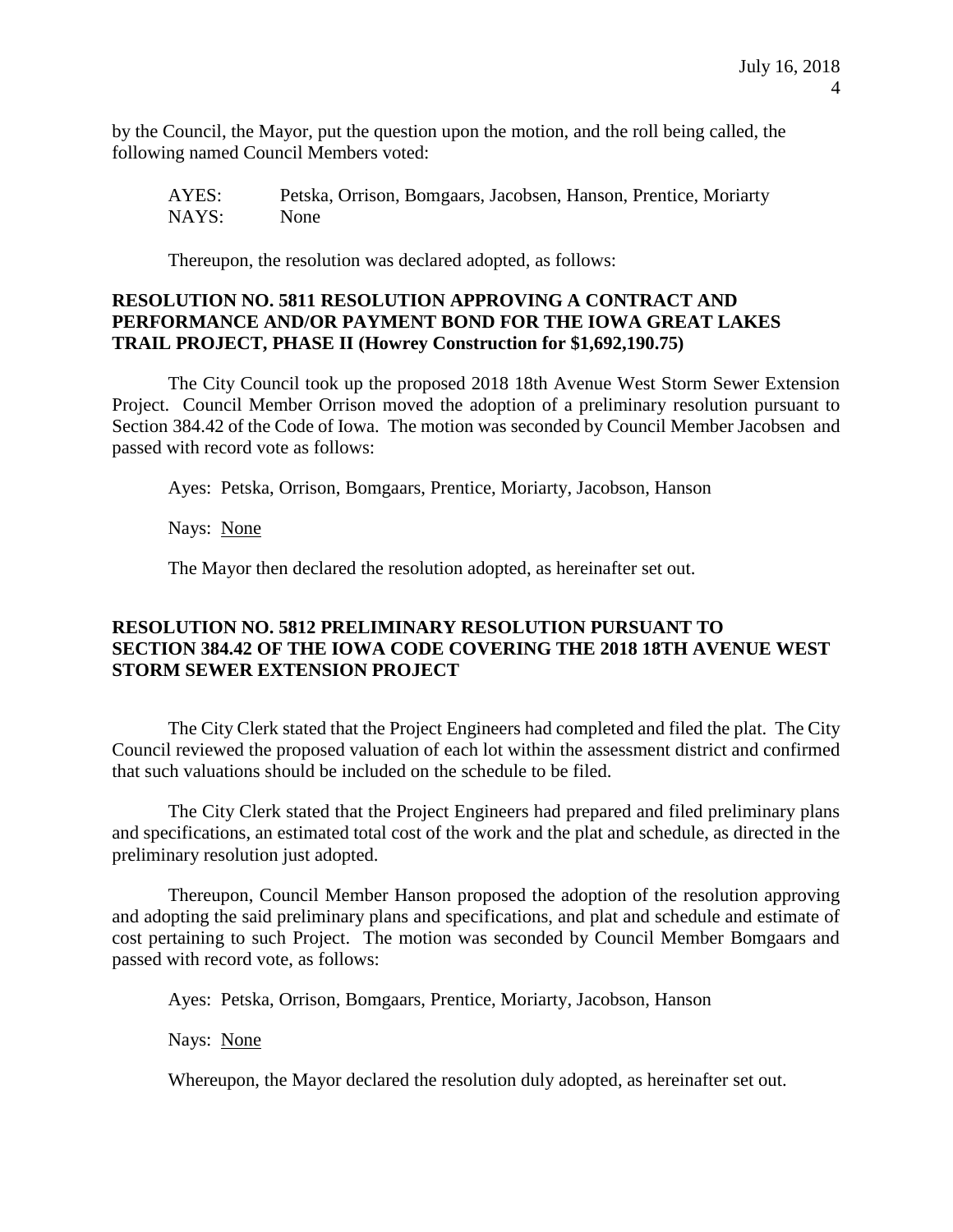# **RESOLUTION NO. 5813 RESOLUTION APPROVING AND ADOPTING PRELIMINARY PLANS AND SPECIFICATIONS, ESTIMATE OF COST AND PLAT AND SCHEDULE**

Council Member Prentice introduced a proposed resolution of necessity covering the 2018 18th Avenue West Storm Sewer Extension Project which is hereinafter set out, and moved that a public hearing be held on the proposed Resolution of Necessity on August 20, 2018, at 6:30 o'clock p.m. at the Council Chambers, City Hall, and that the City Clerk be authorized and directed to give notice of the public hearing by publication and mailing, as required by Section 384.50 of the Code of Iowa and that the notice be in substantially the form set out in these proceedings. The motion was seconded by Council Member Moriarty, and, after due consideration, the Mayor put the question on the motion and, the roll being called, the City Council Members named voted as follows:

Ayes: Petska, Orrison, Bomgaars, Prentice, Moriarty, Jacobson, Hanson

Nays: None

Whereupon, the Mayor declared the motion carried.

The Council took up and considered the proposed 2018 18<sup>th</sup> Avenue West Storm Sewer Extension Project. Council Member Petska introduced the resolution next hereinafter set out and moved its adoption, seconded by Council Member Jacobsen. After due consideration thereof by the Council, the Mayor put the question upon the adoption of the said resolution and the roll being called, the following named Council Members Voted:

Ayes: Petska, Orrison, Bomgaars, Prentice, Moriarty, Jacobson, Hanson

Nays: None

Whereupon, the Mayor declared the said motion duly carried and the said resolution adopted, as follows:

# **RESOLUTION NO. 5814 RESOLUTION TO PROVIDE FOR A NOTICE OF HEARING ON PROPOSED PLANS, SPECIFICATIONS, FORM OF CONTRACT AND ESTIMATE OF COST FOR THE 2018 18TH AVENUE WEST STORM SEWER EXTENSION PROJECT, AND THE TAKING OF BIDS THEREFOR**

**Engineer's Reports:** 

**City Manager's Report:** 

# **Mayor's Report:**

**Council/Committee Reports:** Progress & Development, 08/06/2018, 5:15 P.M., Finance & Personnel 08/06/2018 following Progress & Development.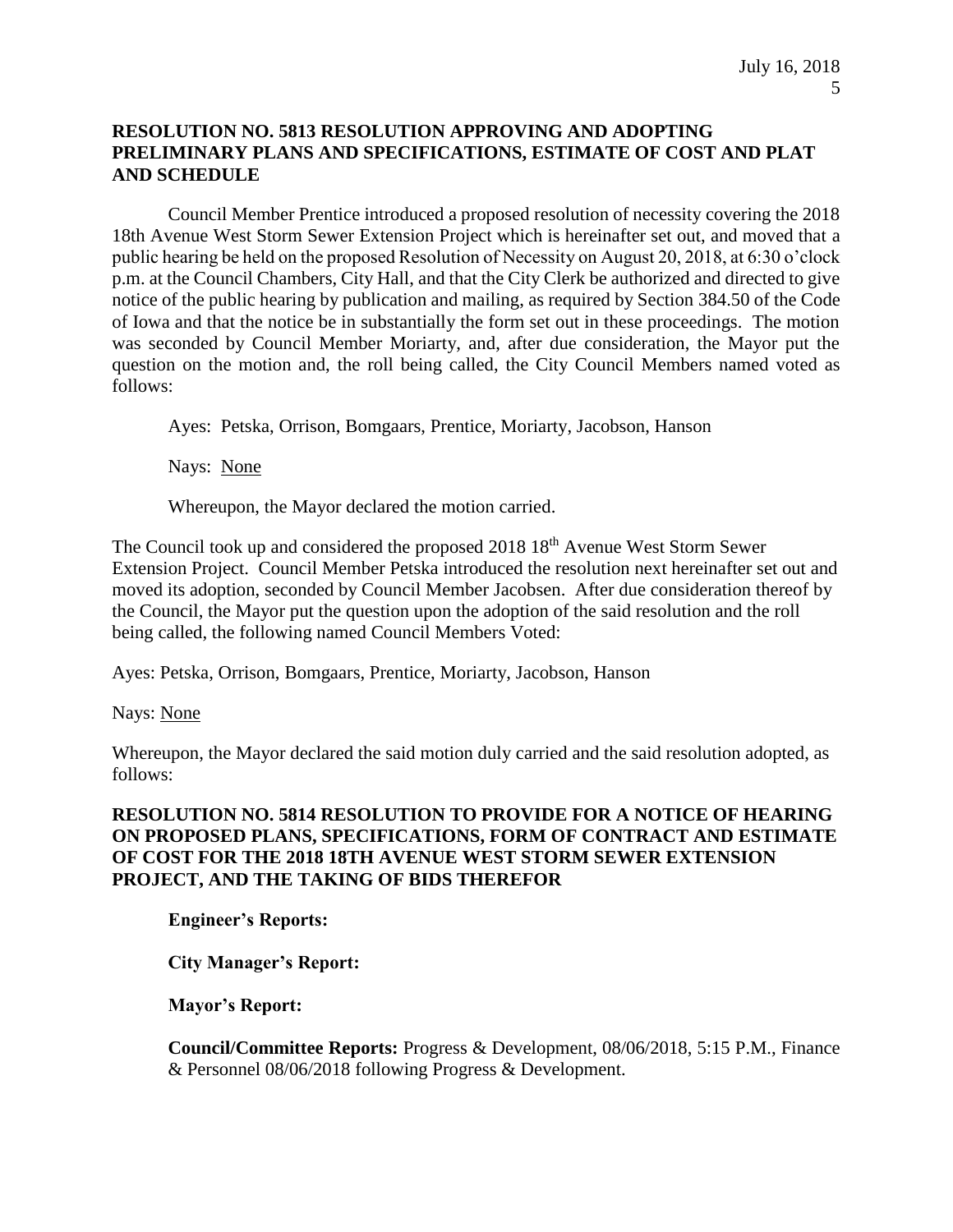It was moved by Council Member Prentice, seconded by Council Member Orrison to approve the Bills and Claims and Funds Transfers. The motion was declared carried when all Council Members present voted aye on voice call vote.

#### **Other Business/Opportunity to Address the Council;**

It was moved by Council Member Jacobsen and seconded by Council Member Orrison to adjourn the meeting of the Spencer City Council at 7: 07 o'clock P.M. The motion was declared carried when all Council Members present voted aye on voice call vote.

Kevin Robinson, Mayor

\_\_\_\_\_\_\_\_\_\_\_\_\_\_\_\_\_\_\_\_\_\_\_\_\_\_\_\_\_\_\_\_\_\_\_\_\_\_\_\_\_\_

ATTEST:

Theresa E. Reardon, City Clerk

\_\_\_\_\_\_\_\_\_\_\_\_\_\_\_\_\_\_\_\_\_\_\_\_\_\_\_\_\_\_\_\_\_\_\_\_\_\_\_\_\_

(SEAL)

| <b>Claims July 16, 2018</b>            |                                        |               |
|----------------------------------------|----------------------------------------|---------------|
| <b>VENDOR SORT KEY</b>                 | <b>DESCRIPTION</b>                     | <b>AMOUNT</b> |
| A & M Inc                              | laundry svce                           | 434.39        |
| <b>AED Superstore</b>                  | aed batteries                          | 1,885.00      |
| AFLAC                                  | aflac insurance                        | 1,024.77      |
| Advanced Door System                   | garage door opener quonset             | 1,314.00      |
| AgSource Laboratories                  | pool water test                        | 25.50         |
| Airgas North Central                   | helmet replacement lens                | 110.34        |
| Alliant Energy/ILP                     | street lighting 6/4-7/3                | 286.89        |
| Alpha Wireless                         | radio maint agmt/parts                 | 2,476.21      |
| Anderson, Chris                        | 2018 boot allowance                    | 60.98         |
| Animal Medical Center PC Hartley/Spenc | june - animal control                  | 1,542.66      |
| <b>Arch Chemicals Inc.</b>             | pool repair parts, checmicals and svce | 792.29        |
| Arnold Motor Supply                    | misc parts/suppplies                   | 1,149.70      |
| <b>Atlantic Coca-Cola</b>              | concession supplies                    | 263.85        |
| Baker & Taylor                         | childrens books                        | 172.02        |
| <b>Biblionix</b>                       | apollo contract                        | 3,021.00      |
| <b>Black Hills Energy</b>              | monthly utility charges                | 4,294.20      |
| Boji Welding & Services                | pump adapter - welding rep             | 276.06        |
| <b>Bomgaars</b>                        | misc parts/suppplies                   | 615.50        |
| Bryan Rock Products Inc                | fc - park                              | 17.48         |
| Bubbles/Bee Kleen                      | rugs                                   | 36.70         |
| <b>Buds Service Inc.</b>               | towing-june                            | 1,575.00      |
| <b>Canon Financial Services LLC</b>    | coier maintenance                      | 192.00        |
| Carey's Electronics                    | sound equip repair                     | 435.40        |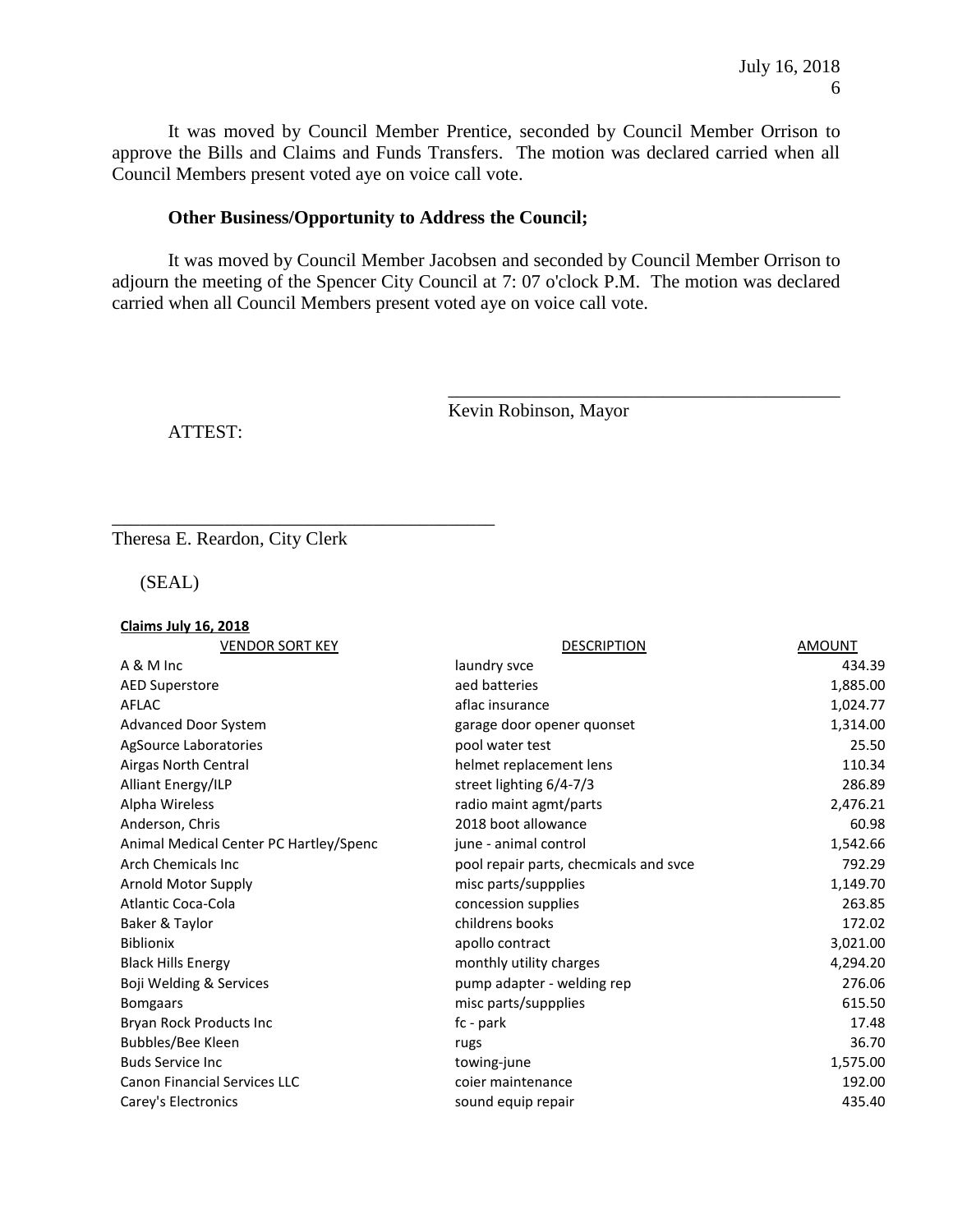| <b>Carroll Construction Supply</b>     | misc parts/suppplies                            | 352.35    |
|----------------------------------------|-------------------------------------------------|-----------|
| Central Payment                        | credit card processing                          | 1,630.41  |
| <b>Certified Testing Services Inc</b>  | 18th st trail-concrete tes                      | 3,773.25  |
| Christians Sheet Metal HVAC Inc        | a/c repair                                      | 353.85    |
| Clay County Recorder                   | nuisance/easement                               | 61.00     |
| Clay County Sherriffs Office           | garnishment                                     | 211.98    |
| <b>Clay County Treasurer</b>           | pool inspection                                 | 493.00    |
| Coffman's Locksmith Shop               | key duplicate                                   | 33.00     |
| Colonial Life Insurance                | colonial life insurance                         | 132.64    |
| Consumer Lumber Company                | lumber matl/repair lawn                         | 355.14    |
| Cooperative Energy Company             | fuel                                            | 3,760.14  |
| <b>Crescent Electric</b>               | electrical supplies                             | 10,359.57 |
| Dels Garden Center                     | july maintennace-grand ave                      | 1,595.00  |
| Department of Human Services           | child support payments                          | 981.68    |
| Department of the Treasury             | 2nd qtr fed excise tax-720                      | 198.88    |
| Don Pierson Ford                       | misc parts/supplies                             | 396.36    |
| E M S Auto Parts/Emmertsburg Auto Plus | grommet u #865                                  | 2.58      |
| <b>E-Pride Office Products</b>         | ink cartridge                                   | 39.99     |
| <b>Ecolab Pest Elimination</b>         | pest control-airport 6/21/                      | 125.29    |
| <b>Elliott Equipment Co</b>            | skid for root cutter                            | 179.00    |
| Elm USA Inc                            | disc cleaner contract may-july                  | 210.00    |
| Emagine                                | website annual registratio                      | 51.00     |
| <b>Emmetsburg Reporter Democrat</b>    | landfill dump truck dispos                      | 284.00    |
| Emmetsburg Swanson Hardware            | for sale sign                                   | 1.49      |
|                                        | depend flex/vol life ins/midical flex/group ins |           |
| <b>Employee Benefit Services</b>       | flex                                            | 12,753.62 |
| <b>Employment Publishing</b>           | classified - police invest                      | 474.24    |
| Fareway Stores Inc #788                | gatorade/water-flood work                       | 32.61     |
| Farmers Trust & Savings Bank           | payroll taxes                                   | 48,163.53 |
| <b>Feld Fire</b>                       | foam/bail handle                                | 1,114.50  |
| Fire Proof Plus Inc                    | fire extinguisher inspecct                      | 254.50    |
| Fleetpride                             | brake shoes                                     | 189.42    |
| Fox International Inc / NCI            | misc parts/supplies                             | 1,871.70  |
| Gale/Cengage Learning                  | Ip books                                        | 641.72    |
| <b>Galens Pro Mow LLC</b>              | 2 cycle oil                                     | 38.52     |
| <b>Graettinger Hardware</b>            | life station #3 - Anchor                        | 2.98      |
| <b>Graham Tire Center</b>              | tire repairs/tires                              | 1,445.96  |
| Grainger                               | pump/fitting-lift st #3                         | 1,860.78  |
| <b>Great Cycle</b>                     | dvd cases                                       | 218.12    |
| Greg's Repair                          | pole saw ignition                               | 57.75     |
| <b>HLW Engineering Group</b>           | ground water testing                            | 3,300.00  |
| <b>Hallett Materials</b>               | asphalt cold mix                                | 1,316.70  |
| <b>Harrison Truck Centers</b>          | muffler & clamps u #807                         | 203.63    |
| <b>Heat Tactical Team</b>              | heat dues 2018                                  | 2,195.00  |
| Heller Enterprise LLC DBA Northwest Io | grand irrigation                                | 6,087.42  |
| Hemphill Law Office PLC                | june 18 legal services                          | 3,201.98  |
| <b>IA CMA</b>                          | iacma dues 18/19 mack                           | 250.00    |
| <b>ICAN</b>                            | advertising                                     | 500.00    |
| ICMA Retirement Trust - 457            | icma                                            | 360.00    |
| <b>IPERS</b>                           | ipers                                           | 21,795.15 |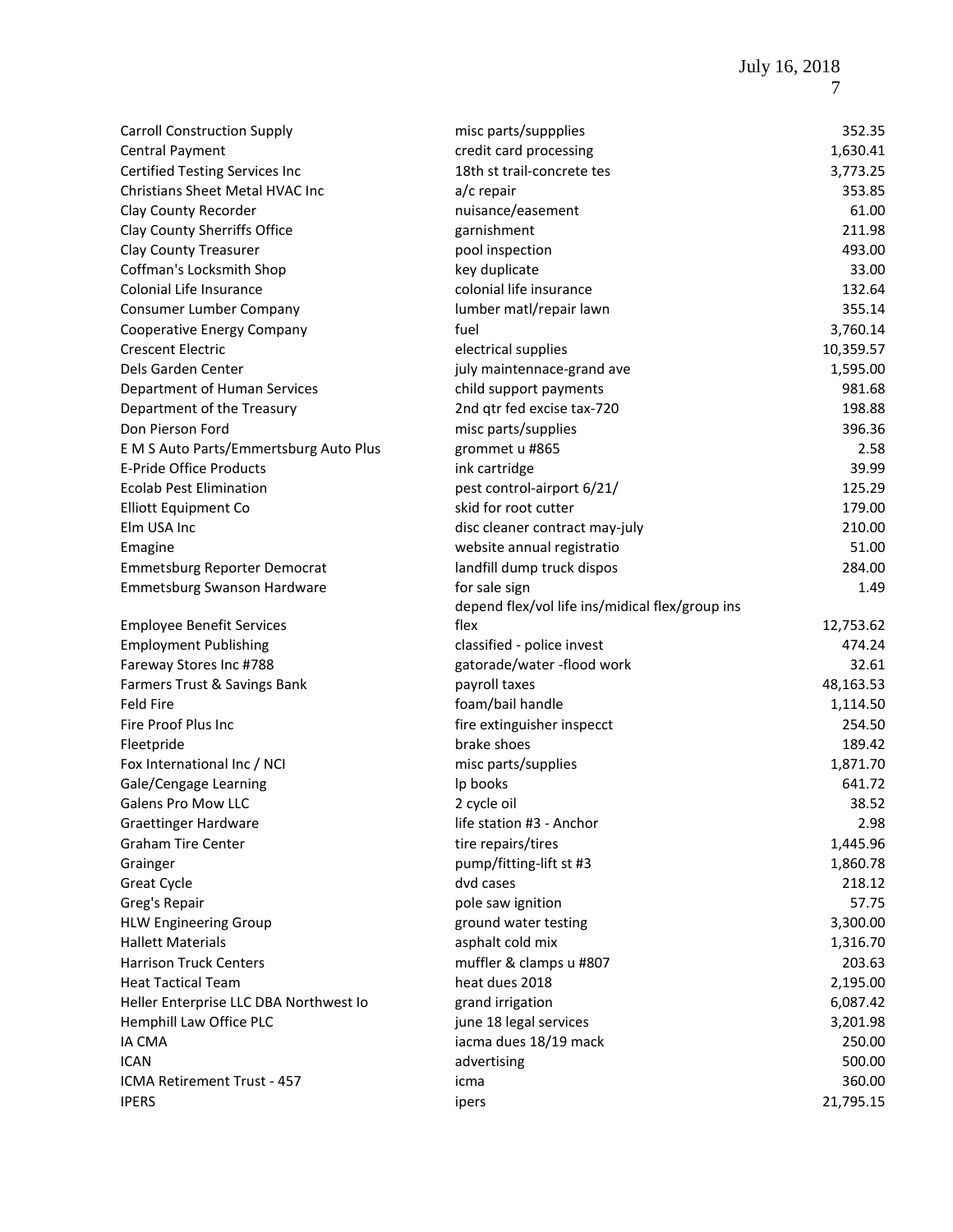July 16, 2018 8

| Imagine Video Productions              | dvd                                   | 54.00      |
|----------------------------------------|---------------------------------------|------------|
| Ingram Library Services                | adult books                           | 132.24     |
| <b>Iowa Communication Networks</b>     | telephone icn                         | 12.35      |
| Iowa Department of Agriculuture & Land | fuel meter license renewal            | 18.00      |
| Iowa Department of Revenue             | sales tax exp june 2018               | 12,617.00  |
| Iowa Recycling Association             | poulsen annual renewal 18/            | 175.00     |
| Iowa Workforce Development-Tax Bureau  | ue benefit 2nd qtr 2018               | 16,500.37  |
| <b>JW Repair</b>                       | lift station #3-stainless             | 118.65     |
| Jamar Technologies Inc                 | measuring instrument                  | 817.00     |
| Janitors Closet                        | bathroom supplies                     | 234.21     |
| <b>Johnston AutoStores</b>             | sensor u#20                           | 75.23      |
| KUYY-FM                                | ad-golf june                          | 314.00     |
| Knight Protection Inc                  | annual fire alarm test/ins            | 400.00     |
| Koenig Portable Toilets                | may portal svce                       | 1,857.50   |
| Kooima Company                         | tarps to build dike - floo            | 2,700.00   |
| Kristat Auto Parts LLC                 | air filters/gloves                    | 54.32      |
| Kruse, Cate & Nelson                   | engineering services                  | 38,407.20  |
| Lawn Care Barber                       | mowing                                | 397.50     |
| Library Journal                        | library journal sub renewa            | 157.99     |
| Lube Tech                              | oil & grease                          | 451.37     |
| Maxyeild Cooperative-Acct 4529         | fuel/scale tickets                    | 3,258.93   |
| McClure Engineering Co                 | engineering services                  | 5,205.90   |
| Menards -Spencer                       | misc parts/supplies                   | 1,165.63   |
| Mid Country Machinery Inc              | bearings u #427 - tiger mo            | 58.19      |
| Midwestern Mechanical of Iowa Inc      | 12 If washers                         | 462.79     |
| Montage Enterprises Inc                | arm mower blades u #405               | 252.65     |
|                                        |                                       |            |
| Municipal Fire & Police Retirement Sys | civil svce p/f                        | 19,175.85  |
| Napa Auto Parts                        | misc parts/supplies                   | 128.20     |
| Nelson Hearing Aid Service             | employee screening                    | 150.00     |
| Nielsen's Tire Company                 | tire repair/tires                     | 2,353.67   |
| Norgaard Sand & Gravel                 | trail repair                          | 186.84     |
| Northern Lights Food Service           | concession supplies/food              | 2,827.70   |
| Noteboom Implement LLC                 | filler cap/isolater/keys              | 119.39     |
| Old Dutch Foods Inc                    | concession supplies                   | 94.50      |
| On Target Solutions Group Inc          | train vanotterloo/julius 5            | 498.00     |
| Payroll Expenses                       | 7/03/2018 - 7/16/2018                 | 249,916.00 |
| Peterbilt of Sioux City                | parts                                 | 47.93      |
| Petty Cash - Library                   | petty cash reimbursement              | 76.15      |
| Petty Cash-Spencer Municipal Golf Cour | reimburse checkbook                   | 2,875.63   |
| Pixler Electric                        | shop fan repair                       | 67.50      |
| Protech Electric Services Inc          | retainage-pederson pk ligh            | 26,118.00  |
| RJ Thomas Manufacturing Company Inc    | bench                                 | 54.00      |
| Ramaker & Associates Inc               | annual ecems hosting fees             | 1,700.00   |
| <b>Ricks Pest Control</b>              | pest control-july                     | 90.00      |
| <b>River Valley Telecommunications</b> | phone/internet 7/1-7/31 mo            | 88.00      |
| <b>SCE LLC</b>                         | lift station #3-leachate p            | 2,126.70   |
| Safelite Auto Glass                    | tractor door repair                   | 150.00     |
| Sherwin Williams                       | paint brushes                         | 24.71      |
| Solutions Inc                          | datto backup recovery/mnge svce-ch/pd | 32,572.74  |
| <b>Speed Printers</b>                  | registration envelopes/recycling inf  | 623.00     |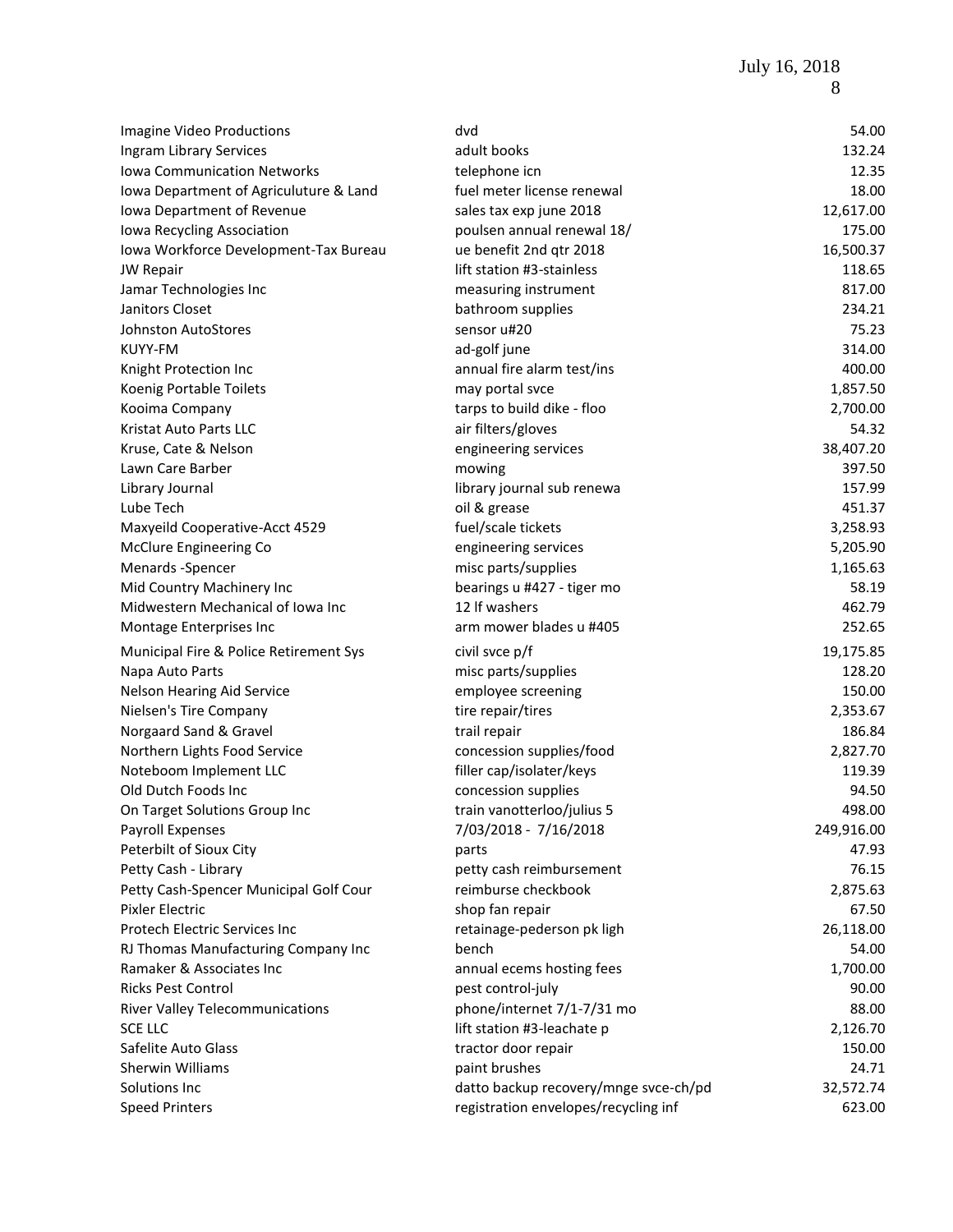| Spencer Area Jobs Trust             |    | qhi ln #83- john a vanden             | 10,000.00  |
|-------------------------------------|----|---------------------------------------|------------|
| <b>Spencer Auto Parts</b>           |    | misc parts/supplies                   | 468.92     |
| <b>Spencer Daily Reporter</b>       |    | june 18 ad/legal public/sub renew     | 1,676.28   |
| Spencer Employess Association.      |    | sea dues                              | 130.00     |
| <b>Spencer Family YMCA</b>          |    | payment #3 concession/ pool operation | 21,079.66  |
| Spencer Little League Association   |    | 2018 annual reimb groundsk            | 2,000.00   |
| <b>Spencer Municipal Utilities</b>  |    | monthly utility                       | 41,442.03  |
| <b>Spencer Office Supplies</b>      |    | office supplies                       | 172.90     |
| Spencer Radio Group                 |    | ads june -aquatic/golf                | 852.00     |
| Spencer Ready Mix                   |    | concrete                              | 1,874.25   |
| Spencer Rotary Club                 |    | Spencer Rotary Club-1st qt            | 163.00     |
| <b>Spencer Signs</b>                |    | sign repair                           | 35.00      |
| Spencer Trophy & Awards             |    | ret award                             | 89.90      |
| <b>State Steel of Spencer</b>       |    | trail repair                          | 12.00      |
| <b>Sterling Codifiers</b>           |    | code book supplement #173             | 751.00     |
| Sullivan Concrete                   |    | sidewalk - 323 e park stre            | 1,900.00   |
| <b>Texas Refinery Corp</b>          |    | hand soap                             | 210.64     |
| <b>Tiger Pride Lawn Care</b>        |    | lawncare svce                         | 924.25     |
| Toyne                               |    | recert pump rigs                      | 1,907.50   |
| Treasurer, State of Iowa            |    | state w/h, public defender reimburse  | 9,872.37   |
| Van-Wall Equipment Inc              |    | diodes, zerk bolt                     | 277.67     |
| Veridian                            |    | fire gear                             | 2,000.00   |
| <b>Verizon Wireless</b>             |    | 6/24-7/23 mo chg                      | 114.57     |
| <b>Wallace's Water Conditioning</b> |    | water 5/31, cooler rent 6/            | 34.50      |
| Water Management Systems LLC        |    | piping/hose/parts for pump            | 15,188.14  |
|                                     |    | =========== FUND TOTALS ============  |            |
|                                     | 1  | <b>GENERAL FUND</b>                   | 384,624.84 |
|                                     | 60 | <b>SRTS RESERVE</b>                   | 480.25     |
|                                     | 61 | <b>ECONOMIC DEVELOPMENT</b>           | 206.49     |
|                                     |    |                                       |            |

| 1   | GENERAL FUND                   | 384,624.84 |
|-----|--------------------------------|------------|
| 60  | <b>SRTS RESERVE</b>            | 480.25     |
| 61  | ECONOMIC DEVELOPMENT           | 206.49     |
| 62  | <b>SHINE LOAN</b>              | 2,187.50   |
| 90  | <b>QUALITY HSG INITIATIVE</b>  | 10,000.00  |
| 92  | <b>TECHNOLOGY FUND</b>         | 32,040.00  |
| 112 | FICA/IPERS                     | 19,807.21  |
| 114 | <b>UNEMPLOYMENT</b>            | 16,500.37  |
| 117 | <b>CIVIL SERVICE</b>           | 594.96     |
| 118 | <b>POLICE PENSION</b>          | 10,659.71  |
| 120 | <b>FIRE PENSION</b>            | 3,427.11   |
| 300 | <b>CAPITAL IMPROVEMENT</b>     | 75,282.60  |
| 600 | <b>ENTERPRISE CAPITAL IMPR</b> | 97.50      |
| 615 | <b>WTP RESERVE</b>             | 24,919.62  |
| 620 | <b>SANITARY SEWER</b>          | 14,091.87  |
| 660 | <b>AIRPORT ENTERPRISE</b>      | 3,514.32   |
| 670 | <b>SOLID WASTE</b>             | 39,918.13  |
| 673 | LANDFILL                       | 30,598.88  |
| 682 | ENVIRONMENTAL MANAGEMENT       | 1,076.00   |
| 690 | REGIONAL COLLECTION CENTE      | 1,222.59   |
| 745 | <b>GOLF COURSE</b>             | 25,211.01  |
| 949 | <b>CENTRAL GRAGE</b>           | 591.52     |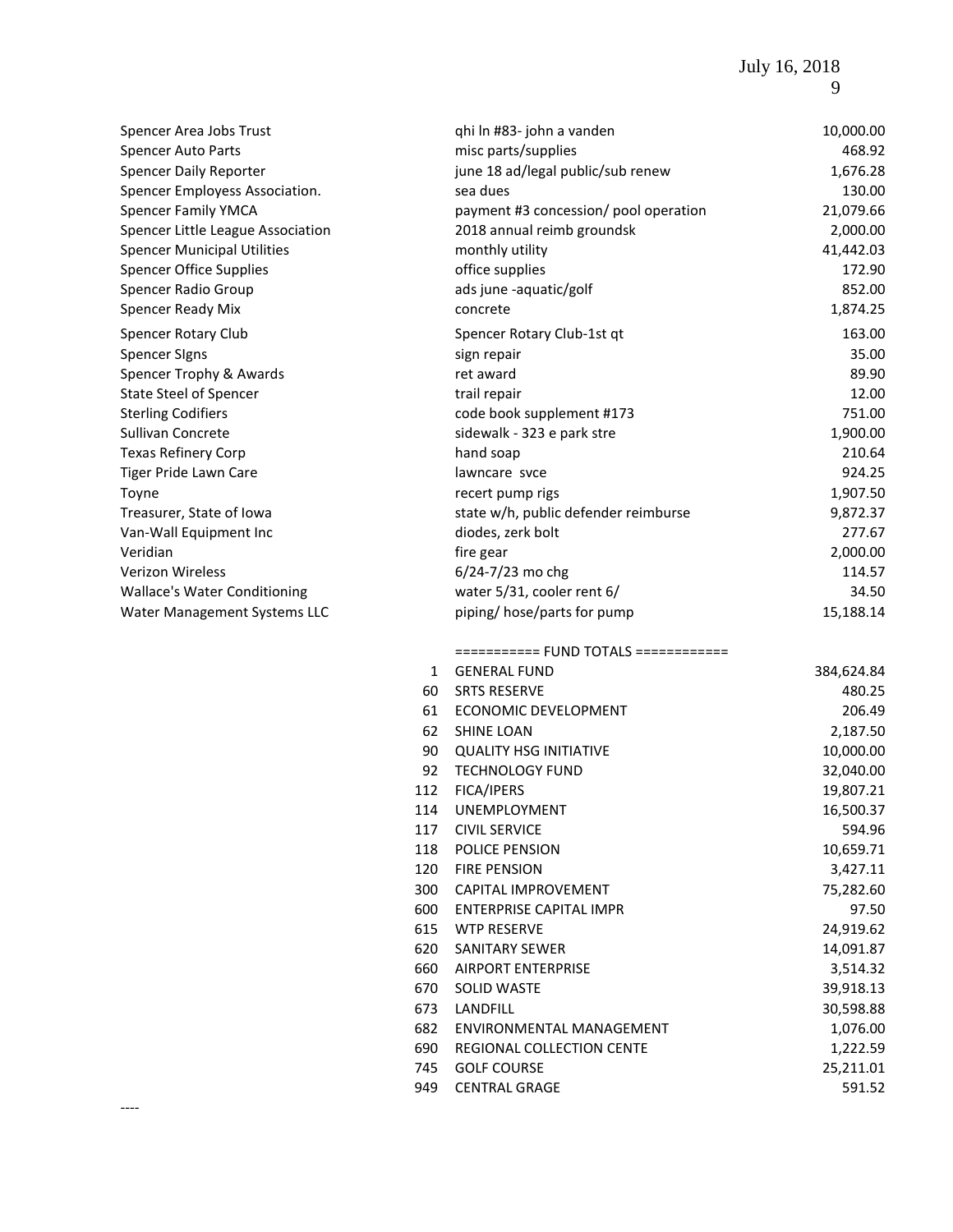#### GRAND TOTAL: 697,052.48 Month to Date Revenue

| 001-GENERAL FUND                                 |                     |
|--------------------------------------------------|---------------------|
| 020-PROPERTY INSURANCE                           | 325,826.14          |
| 040-CEMETERY RESERVE                             | 61,627.66           |
|                                                  | 1,690.15            |
| 041-RIVERSIDE COLUMARIUM                         | 15.00               |
| 045-LIBRARY RESERVE                              | 2,166.08            |
| 047-COMMUNICATION CENTER                         | 895.64              |
| 049-DRUG EDUCATION                               | 7.40                |
| <b>050-POLICE RESERVE</b>                        | 18,186.76           |
| 052-FIRE RESERVE                                 | 12,743.46           |
| 053-CAPITAL IMPROVEMENT R                        | 396,554.72          |
| 054-STR IMP RESERVE                              | 30,957.43           |
| 055-SIDEWALK RESERVE                             | 202.62              |
| 056-PARK RESERVE                                 | 10,685.04           |
| 059-TREES FOREVER                                | 1.22                |
| 060-SRTS RESERVE                                 | 77,626.48           |
| 061-ECONOMIC DEVELOPMENT                         | 106,141.27          |
| 062-SHINE LOAN                                   | 4,193.07            |
| 063-RENAISSANCE INITIATIV                        | 25,025.86           |
| 064-CABLE TV                                     | 90.89               |
| 065-BRIDGE RESERVE                               | 23.61               |
| 066-PUBLIC WORKS EQUIPMEN                        | 33,780.18           |
| 068-CITY HALL RESERVE                            | 2,633.05            |
| 070-STORM WATER DIST #1                          | 1,843.55            |
| 080-STORM SEWER RESERVE                          | 289,175.49          |
| 085-HOTEL/MOTEL TAX                              | 279.76              |
| 087-SPENCER CARES                                | 109.43              |
| 089-EMERGENCY FUND                               | 495,603.81          |
| 090-QUALITY HSG INITIATIV<br>092-TECHNOLOGY FUND | 73.80               |
| 093-ACCRUED BENEFITS                             | 42,685.94<br>133.24 |
| <b>110-ROAD USE TAX</b>                          | 110,397.53          |
| 112-FICA/IPERS                                   | 49,695.43           |
| 113-WORK COMP                                    | 45,367.21           |
| 114-UNEMPLOYMENT                                 | 241.65              |
| 115-GROUP INSURANCE                              | 213,436.25          |
| <b>117-CIVIL SERVICE</b>                         | 581.04              |
| <b>118-POLICE PENSION</b>                        | 2,253.86            |
| <b>119-POLICE SPECIAL PROCEE</b>                 | 28.24               |
| 120-FIRE PENSION                                 | 616.04              |
| 124-LOCAL OPTION SALES TA                        | 163,039.44          |
| 125-T.I.F.                                       | 13,922.00           |
| 127-SALES TAX TIF                                | 75.62               |
| 162-SSMID                                        | 726.38              |
| <b>200-DEBT SERVICE</b>                          | 346,438.14          |
| 300-CAPITAL IMPROVEMENT                          | 2,101,682.59        |
| 501-RIVERSIDE TRUST                              | 18.54               |
|                                                  |                     |

**June 2018 Receipts**